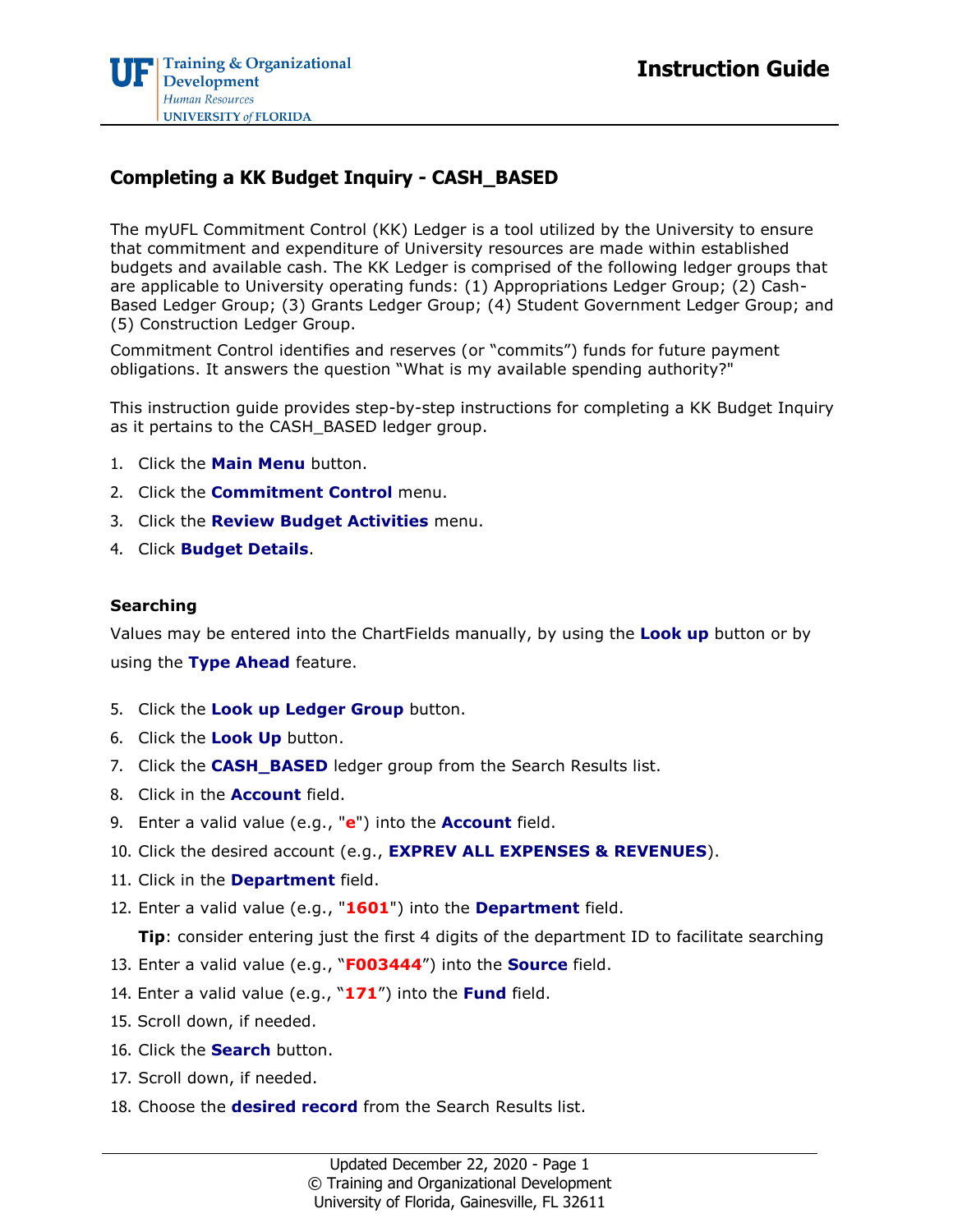If only one record satisfies the search criteria, it will automatically open.

## **Budget Details** (see figure 1)

The top line of the below image shows **ChartFields** that were used to define the search.

| <b>Commitment Control Budget Details</b>                    |                     |  |               |            |            |            |                          |                 |  |                             |                                       |     |
|-------------------------------------------------------------|---------------------|--|---------------|------------|------------|------------|--------------------------|-----------------|--|-----------------------------|---------------------------------------|-----|
| <b>Business Unit</b>                                        | <b>Ledger Group</b> |  | Account       | Source     | Fund       | Dept       | Program                  | Project         |  | Flex                        | <b>Budget Period</b>                  |     |
| <b>UFLOR</b>                                                | CASH_BASED          |  | <b>EXPREV</b> | F003444    | 171        | 16010000   |                          |                 |  |                             | <b>CUM</b>                            |     |
| $\rightarrow$                                               | $\mathbf{m}$<br>P.  |  |               |            |            |            |                          |                 |  |                             |                                       |     |
| <b>Display Chart</b>                                        | 0                   |  |               |            |            |            |                          |                 |  |                             |                                       |     |
| <b>Ledger Amounts</b>                                       |                     |  |               |            |            |            |                          |                 |  |                             |                                       |     |
| <b>Budget:</b>                                              |                     |  |               |            |            |            | $0.00$ USD               | չ               |  | $\leftarrow$                | <b>Max Rows:</b><br><b>Attributes</b> | 100 |
| <b>Expense:</b>                                             |                     |  |               |            |            |            | $-6,544.55$ USD          | ا©              |  | $\leftrightarrow$           | Parent / Children                     |     |
| <b>Encumbrance:</b>                                         |                     |  |               | 500.00 USD |            |            |                          | ا©              |  | $\leftarrow$                | <b>Associated Budgets</b>             |     |
| <b>Pre-Encumbrance:</b>                                     |                     |  |               |            |            | 0.00 USD   |                          |                 |  | 国                           |                                       |     |
|                                                             |                     |  |               |            |            |            |                          |                 |  |                             |                                       |     |
| <b>Associate Revenue:</b>                                   |                     |  |               |            |            |            | 0.00                     | <b>USD</b>      |  |                             |                                       |     |
| <b>Available Budget</b>                                     |                     |  |               |            |            |            |                          |                 |  |                             |                                       |     |
| <b>Without Tolerance:</b>                                   |                     |  |               |            | 6,544.55 周 | <b>USD</b> |                          | <b>Percent:</b> |  | (0%)题                       | <b>Forecasts</b>                      |     |
| <b>With Tolerance:</b>                                      |                     |  |               |            | 6,544.55 周 | <b>USD</b> |                          | <b>Percent:</b> |  | $(\sqrt{8}$ ( $\sqrt{80}$ ) |                                       |     |
| <b>Budget Exceptions</b>                                    |                     |  |               |            |            |            |                          |                 |  |                             |                                       |     |
| <b>Exception Errors:</b><br><b>Exception Warnings:</b><br>0 |                     |  | 0             |            |            |            | <b>Budget Exceptions</b> |                 |  |                             |                                       |     |

**Figure 1.** Budget Details

## 19. Note the **Ledger Amounts, Available Budget** and **Budget Exceptions** information on

the screen.

Ledger Amounts section:

Budget = Not used by CASH\_BASED Ledger; always "0.00" Expense = A combination of all revenue collected and all expenses incurred. Negative values indicate revenue; positive values indicate expenditures Encumbrance = What you're in the process of spending  $(e.q., Pos, Tas, etc.).$ Encumbrances do not affect the cash balance, but is used more for tracking purposes Pre-Encumbrance = no longer used

Available Budget section: Without Tolerance =Cash balance available to spend. This will increase as you make deposits and will decrease as you spend With Tolerance = UF currently does not use. If used, would limit available budget by a set percentage

Budget Exceptions section:

Exception Errors = the number of line items within transactions that currently have available cash exceptions

Budget Exceptions = will become a hyperlink if budget or cash exceptions exist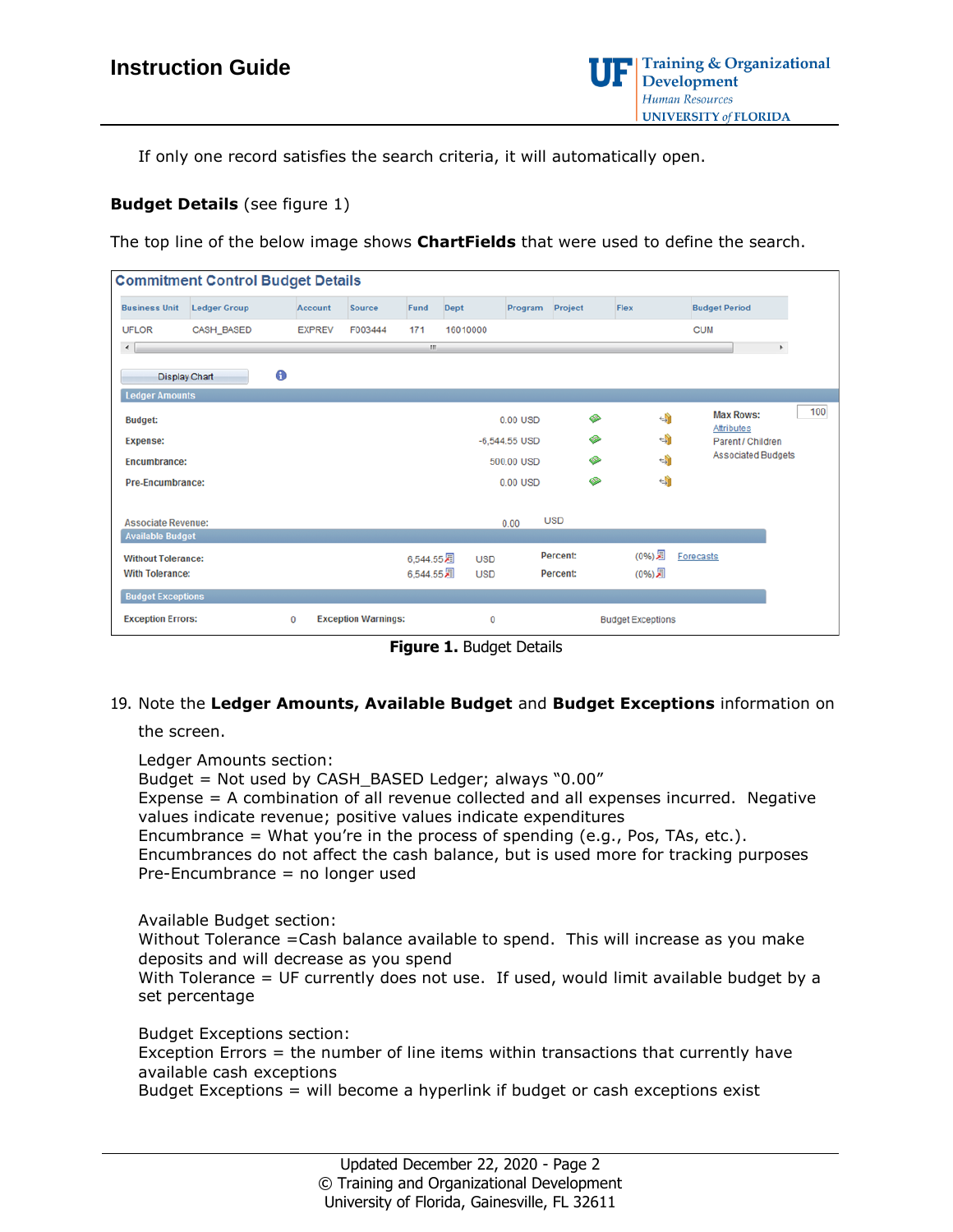20. Click the **Expense Drill to Ledger** button.



21. Click the **Show all columns** button.

This view shows the Accounting Period. UF fiscal year runs from July – June. Accounting Period  $1 =$  July; Accounting Period  $3 =$  September, etc.

- 22. Click the **Drill Down** button to display the Activity Log for that Accounting period.
- 23. Remember to scroll over to see all available columns, then scroll back.
- 24. Click the **Drill Down** button on the desired transaction (see figure 2).

| <b>General Ledger Journal Line Drill Down</b>                     |                                      |                     |                              |                      |                                                    |            |  |  |  |  |  |
|-------------------------------------------------------------------|--------------------------------------|---------------------|------------------------------|----------------------|----------------------------------------------------|------------|--|--|--|--|--|
|                                                                   | <b>Transaction Line Identifiers</b>  |                     |                              |                      |                                                    |            |  |  |  |  |  |
| <b>Business Unit:</b><br>Line:                                    |                                      | <b>UFLOR</b><br>1   | Journal ID:<br>Ledger:       |                      | LAS1008399 <sub>2</sub><br>Date:<br><b>ACTUALS</b> | 08/02/2010 |  |  |  |  |  |
|                                                                   | <b>Additional Source Information</b> |                     |                              |                      |                                                    |            |  |  |  |  |  |
|                                                                   | <b>Journal Line Description:</b>     |                     | <b>TRANSFERS WITHIN FUND</b> |                      |                                                    |            |  |  |  |  |  |
| <b>Transaction Line Details</b>                                   |                                      |                     |                              |                      |                                                    |            |  |  |  |  |  |
| Account                                                           | Source of<br><b>Funds</b>            | <b>Fund</b><br>Code | Department                   | Program<br>Code      | <b>Budget Reference</b>                            |            |  |  |  |  |  |
| 818000                                                            | F003444                              | 171                 | 16010000                     | 8600                 | <b>CRRNT</b>                                       |            |  |  |  |  |  |
| <b>Line Status:</b><br>Valid<br><b>Budget Date:</b><br>08/02/2010 |                                      |                     |                              |                      |                                                    |            |  |  |  |  |  |
| <b>Line Amount:</b>                                               |                                      | 729.25              | <b>USD</b>                   |                      |                                                    |            |  |  |  |  |  |
| OK                                                                |                                      |                     | --                           | $ -$<br>$\mathbf{r}$ | .                                                  |            |  |  |  |  |  |

**Figure 2**. Transaction Details

- 25. Note the details of the transaction, and then click the **OK** button.
- 26. Click the **OK** button.
- 27. Click the **OK** button.
- 28. Scroll down, if needed.
- 29.Click the **OK** button.
- 30. Scroll down, if needed.
- 31. Click the **Return to Search** button.
- 32. Click the **Clear** button.